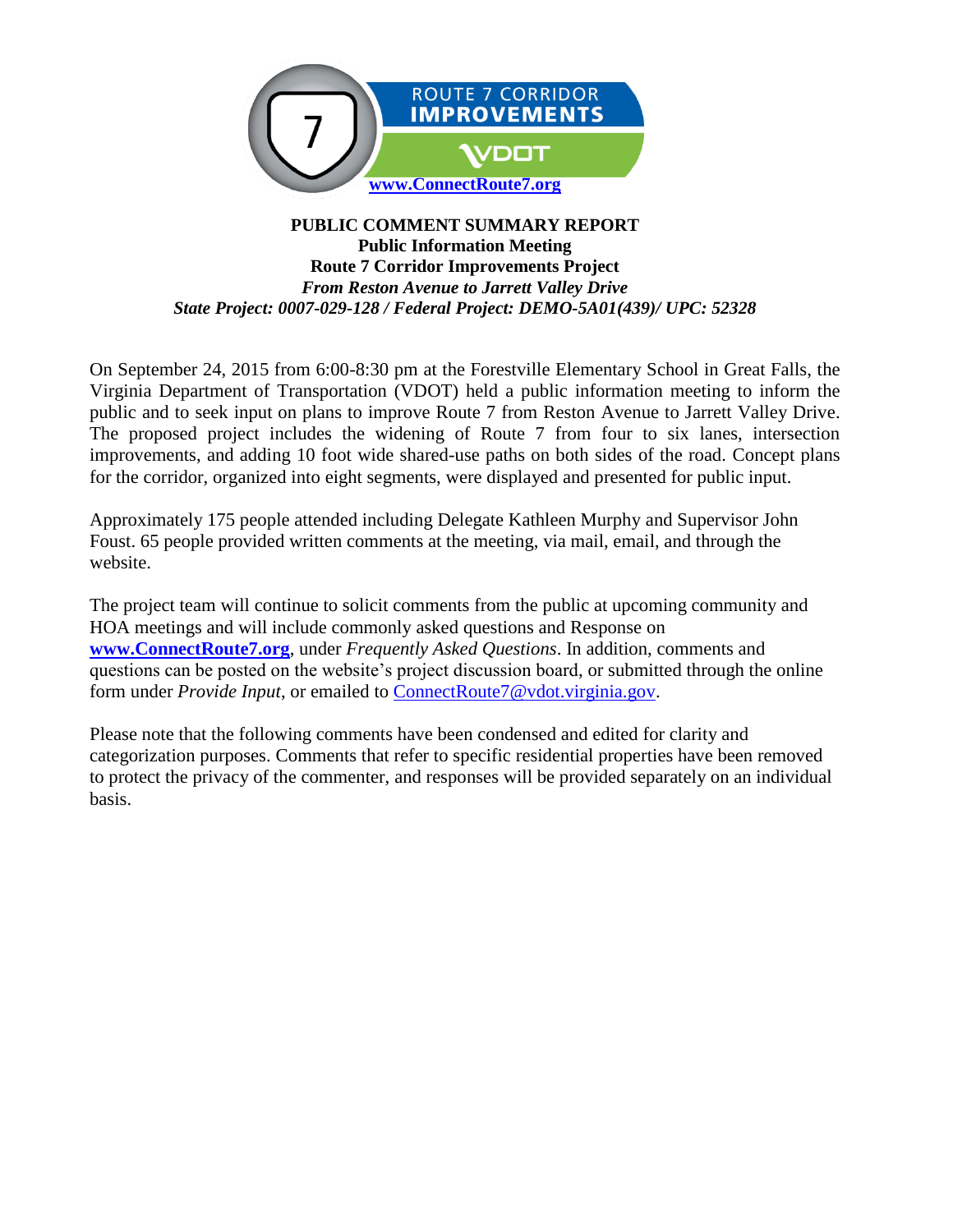### **SUMMARY OF COMMENTS AND RESPONSE**

### **1. BICYCLISTS & PEDESTRIANS**

Comments were received both in support of and against providing the 10 foot shared-use path on both sides of Route 7 for bicyclist and pedestrian access as part of the Route 7 Corridor Improvements Project.

### **Comments Received:**

- Happy to have a ten foot proposed walkway on the 2 phases of the Route 7 Corridor Improvements. This bikeway or walk way is what is needed all over the Commonwealth.
- It is important to build the shared use path on both sides, continuous to Tyson's Metro.
- It is critical to have it shared use path on both sides continued to Tyson's Metro Station.
- Get this project moving and widen the road. Why is there such an emphasis on bicyclists and pedestrians? In the 22 years that I have lived in my house and driven down Route 7 to Tysons Corner and I have not seen one cyclist on the road. If it does not add much time or effort to the project then that is fine, but there are no bike lanes to the east towards Tysons and Loudoun to the west.
- Why waste 20 feet for "shared use paths" when we have a traffic problem not a bike or sidewalk capacity problem. While it may look good on a Comprehensive Plan to have these bike paths all over the county, having such paths adjacent to a major secondary road with little room for lane widening is counterproductive. Again, there is a TRAFFIC problem not a bike congestion problem. If we must have bike paths to say we are "environmentally responsible", why not make it on ONE side of the highway and limit to 5 feet not 10? And should the additional 15-20 feet not be deemed enough for another lane, then use the space for landscaping and the county can still claim to be "green".
- Why on earth does anyone think a sidewalk is necessary along a six lane major highway? Are you encouraging people to "stroll along the side of Rt. 7"?
- I would like to see accessible pedestrian signals at all signalized intersections, especially where lead and exclusive ped phases are used or at mid-block crossings. These devices are critical to people who are blind or vision impaired to cross streets safely.
- It is important to build the shared use path on both sides, contingency to Tyson's Metro.
- It is critical to have shared use path on both sides continued to Tyson's Metro Station.

### **Response:**

Shared-use paths are proposed on both sides of the Route 7 to be consistent with Fairfax County's Comprehensive Plan 2013 edition (for details on county's plan visit [http://www.fairfaxcounty.gov/dpz/comprehensiveplan/\)](http://www.fairfaxcounty.gov/dpz/comprehensiveplan/). The Route 7 project team is working closely with Fairfax County to ensure that all proposed improvements are aligned with the county's bicyclist and pedestrian master plan. Shared-use paths, along with Fairfax County transit, will provide multi-modal travel options for citizens for potential commuting, as well as for recreational use, to reach their destinations primarily without the use of a vehicle.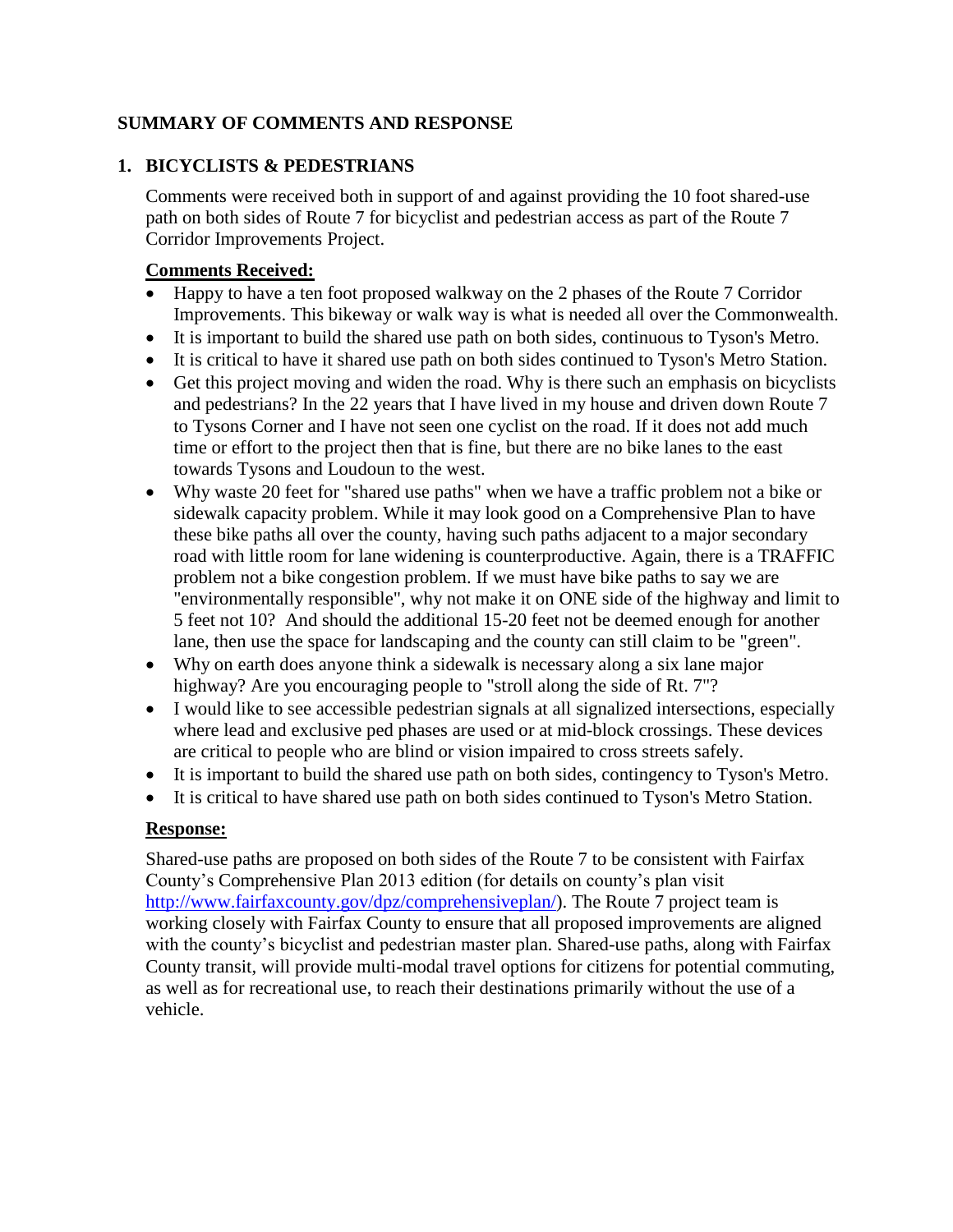# **2. TRANSIT**

Comments were received expressing concern about whether transit was being considered as part of the Route 7 Corridor Improvements Project. Requests were received for weather protected bus stops and requests to relocate some and build new bus stops.

### **Comments Received:**

- Were a busway or bus-only lanes considered for the Route 7 widening project? If not, why not?
- With Metro in Tysons Corner, the bus is more important than before. Building in better and more stops with weather protection would increase the utility of the bus and also the ridership.
- Consider relocating bus stop at Colvin Run Rd (west) near property 315. Currently there is no safe waiting area adjacent Route 7 and grass area is often over grown.
- Build traffic light at Atwood Road intersection so that pedestrians can cross the street to take bus.
- Unable to walk across street to WB bus stop. Not pedestrian friendly. Consider pedestrian signal near Atwood Road.
- Please build a bus stop on northside of the road close to Jarret Valley Dr. This would bring convenience to us.
- Add a bus stop at Jarrett Valley Dr westbound.

#### **Response:**

The Fairfax County Connector (route 574) currently serves riders from Reston to Tyson's. The Route 7 project team is actively working with Fairfax County Transit to relocate bus stops to better serve the ridership and to promote pedestrian crossings at signalized intersections. There are currently not enough riders at each stop to justify placing weather protected shelters, but Fairfax County Transit may consider reevaluating if the ridership increases along this route after the project completion. A dedicated bus lane was studied during the project's planning stage, but was not pursued due to Route 7's relatively low population density within the project limits and its low existing ridership numbers.

# **3. WIDENING ALTERNATIVES**

A number of alternatives to the widening of Route 7 were received. These included lowering the toll at the Greenway to encourage more traffic on toll road, widening the Fairfax County Parkway between Route 7 and the Dulles Toll Road, adding a light rail network on Route 7, and replacing the one-lane bridge with two-lane bridge at Hunter Mill Road.

- What is being done to maximize the Route 7 corridor's existing capability?
- I'm not sure where along the way VDOT has managed to allow private roads such as the Dulles Toll Road and the Greenway to determine the traffic landscape in this area of Northern Virginia. I am certain that many commuters who live west of the Herndon/Reston area in areas such as Ashburn and Leesburg religiously avoid the tolls, which causes VDOT to undertake expensive road widening projects such as widening Routes 7 and 28. Even those roads suffer major engineering flaws such as the intersection of Waxpool Road and Route 28, which could not handle the volume of traffic flowing into Ashburn on the day it opened.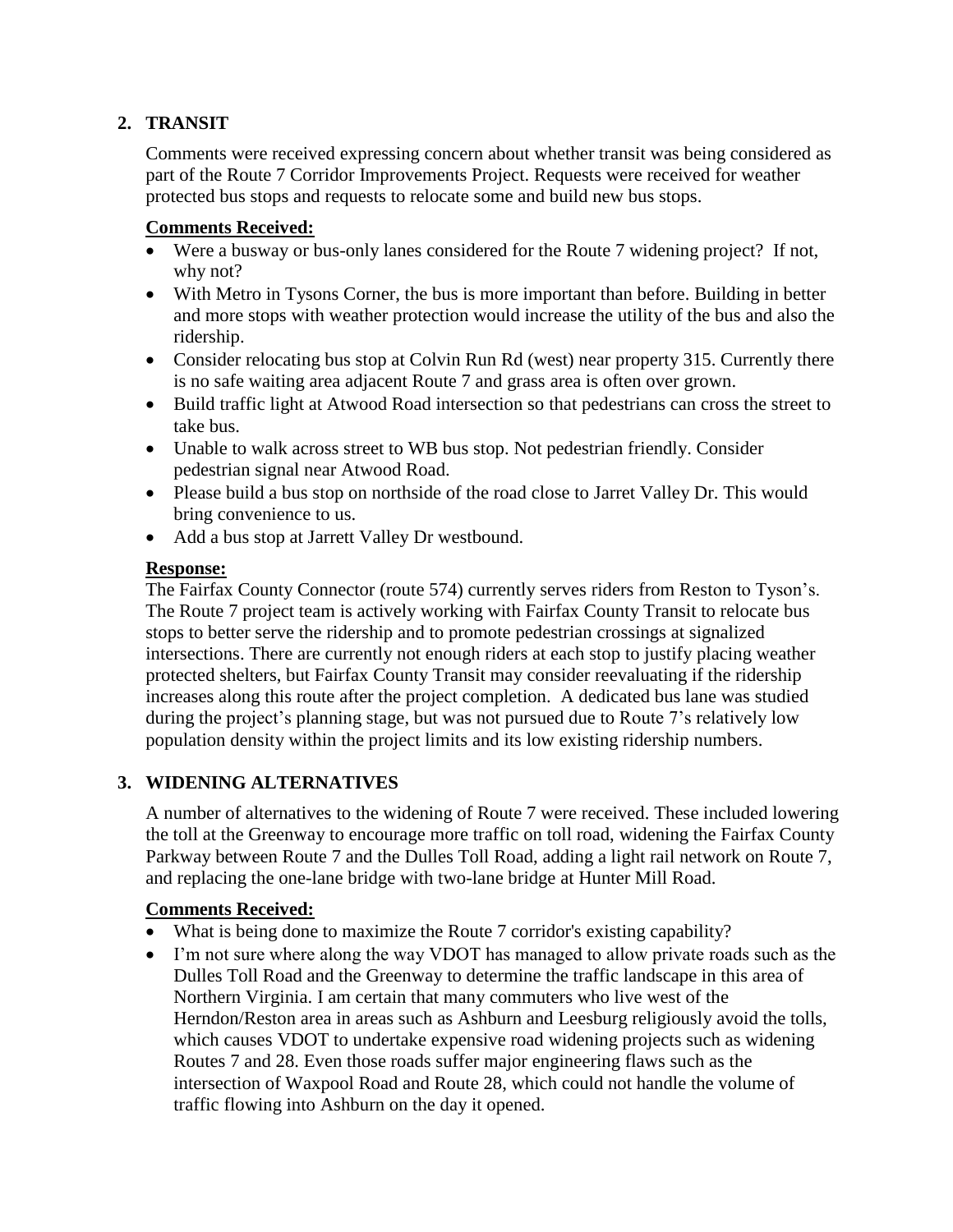- As an alternative to widening Route 7, VDOT should consider widening the Fairfax County Parkway between Route 7 and the Dulles Toll Road as an alternative to alleviating congestion between Loudoun County and the Tyson's Corners area. It would also provide easy access to the Metrorail stations along the Dulles Toll Road that are planned for the future. While the stretch between Route 7 and the Dulles Toll Road is extremely dysfunctional (too many traffic signals and a bizarre traffic pattern) it probably can be re-engineered to allow a reasonable flow of traffic.
- Widening Route 7 only serves to entice commuters who live west of the area to bypass toll roads and public transportation. If you make it too easy to take Route 7, you will only increase traffic and congestion beyond what your estimates predict.
- As an added bonus, VDOT should get rid of the one-lane bridge on Hunter Mill Road. It's unbelievable that it exists in the 21st century. While the reasons may be more political than environmental or engineering this is Fairfax County, where nothing is more sacred than development, history and trees aside.
- I don't think VDOT has made the case that this project will relieve congestion while at the same time minimizing the impact on communities along the Route 7. While I don't think that I alone can change the outcome, I would insist that the noise walls be constructed as part of the project from the outset and not something that occurs well after the road is widened.
- Lower toll road rates and traffic can ease on Route 7 for all the way along!
- Because of increased development west of the project reaching well into Loudoun County and even into West Virginia and the disincentive to take toll highways, I believe that the current levels of congestion will remain the same or even get worse. I believe that the 50 percent increase in capacity as a result of increasing the number of lanes in each direction from 2 to 3 will result in a 100 percent increase (doubling) in traffic by 2021. In addition, further development of the Tyson's Corners area will only lure more traffic.
- I would rather fund the right project rather than any project. We need more capacity built into the Plan so we do not find ourselves in the same situation we are today just a few years after this version of the project is scheduled to be completed.

### **Response:**

The Route 7 Corridor Improvements Project adheres to the Fairfax County's Comprehensive Plan 2013 edition (for details on county's plan visit

[http://www.fairfaxcounty.gov/dpz/comprehensiveplan/\)](http://www.fairfaxcounty.gov/dpz/comprehensiveplan/). All traffic projections used for this project include future growth projections based on land use models that include zoning and future anticipated roadway improvements. All traffic signal timing at signalized intersections will be coordinated throughout the corridor to favor Route 7 traffic to allow maximum throughput. A dedicated bus lane was studied during the project's planning stage, but was not pursued due to Route 7's relatively low population density within the project limits and its low existing ridership numbers. Similarly, a light rail line would also not be supported by the existing population density. By constructing shared-use paths, crosswalks at signalized locations and relocating bus stops at safer locations, the public will have traveling options besides motor vehicles for a true multimodal corridor.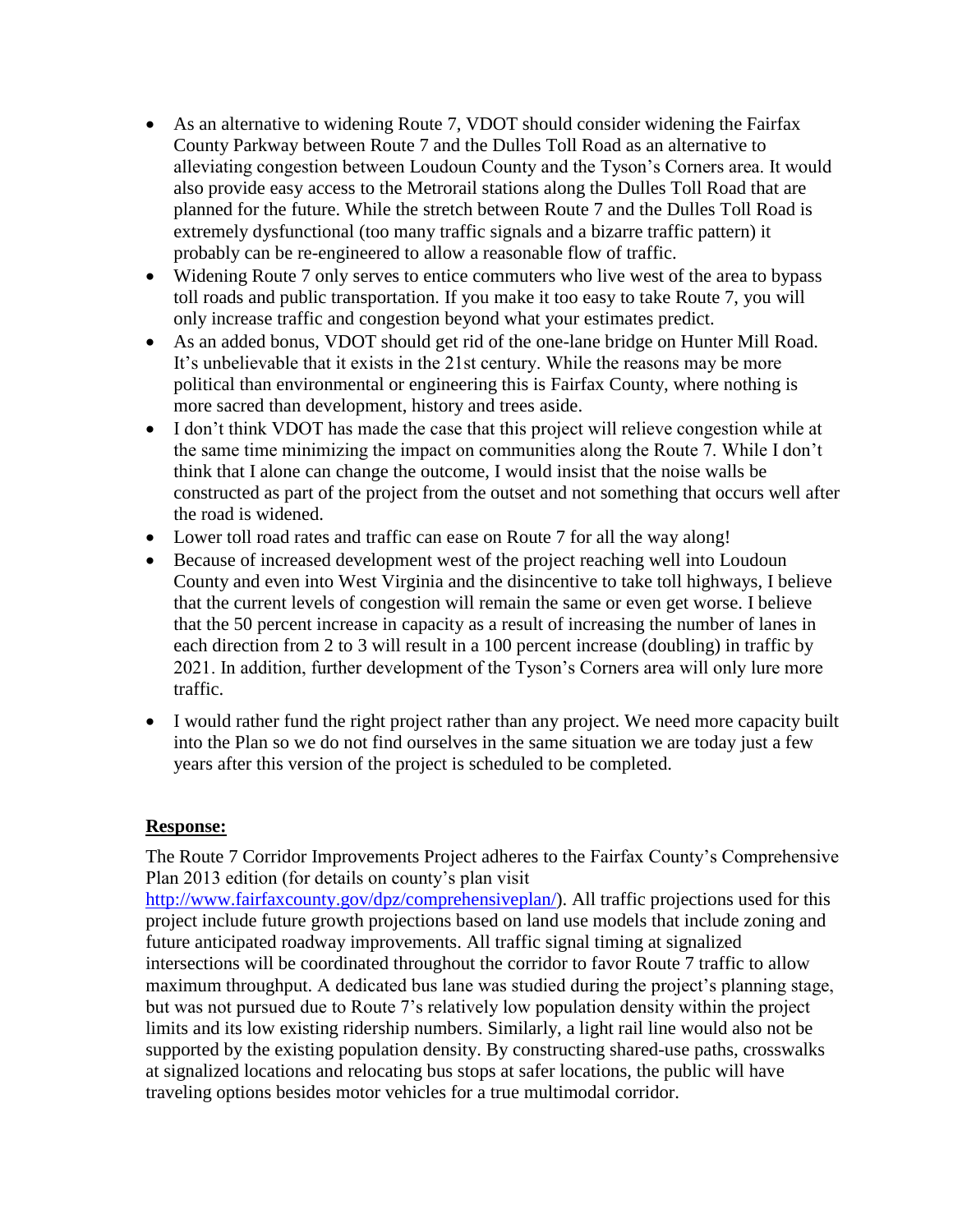MWAA (Metropolitan Washington Airport Authority) is the governing body that controls the toll rates for the Dulles Toll Road. While VDOT coordinates closely with MWAA, the decisions regarding toll rates are made independently by MWAA.

The replacement and widening of the bridge over Difficult Run at Hunter Mill Road is currently under design: For more information, please visit: [http://www.virginiadot.org/projects/northernvirginia/hunter\\_mill\\_over\\_difficult\\_run.asp](http://www.virginiadot.org/projects/northernvirginia/hunter_mill_over_difficult_run.asp)

There is also a series of planned improvements and widening to the Route 28 corridor between Route 7 and I-66. For more information, please visit:<http://www.28freeway.com/>

For more information on adjacent ongoing projects in design and construction, please visit the following website: <http://www.virginiaroads.org/Projects>

# **4. FUNDING & PHASING**

Comments were received regarding the efficient use of project funds and frustration on the length of time traffic may be disrupted due to construction.

### **Comments Received:**

- What is the funding source for the Route 7 Corridor Improvements project?
- Not enough, too late. Trying to do job on the cheap.
- The first phase up to Reston Avenue will be done in 2015. The next phase starts in 2016 for Route 7 and Toll Road. The 3rd phase finishes at Reston Avenue in 2022. For those of us who live near Reston Avenue, this is a long time to be with construction. We have put up with 2 years already. Now another 7 years expected. Why not just keep heading East on Route 7 so those of us at Reston Avenue can be done with all this mess sooner.

### **Response:**

The project is currently funded through a mix of Fairfax County, state and federal funds. Additional funds, as needed, would likely come from a variety of sources. These may include the Tysons Tax District, Northern Virginia Transportation Alliance (NVTA) funding and/or the application of funds through the statewide House Bill 2 (HB2) funding mechanism. Funding availability will dictate the phasing and construction time of this project.

In our current plan, upon approval from the Commonwealth Transportation Board (CTB) after the Design Public Hearing, the Route 7 Corridor Improvements Project will be split into two segments or phases. Phase 1 would run from Jarrett Valley Drive to just west of Colvin Forest Drive. Phase 2 would begin where Phase 1 leaves off near Colvin Forest Drive and end at Reston Avenue. The current major congestion bottleneck occurs at the Route 7 near the Dulles Toll Road. After the widening of the Bridges over the Dulles Toll Road project has been completed in 2018, the next bottleneck will occur west of the Toll Road ramps. The intent is to continue to improve Route 7 from the eastern limits at the Toll Road to the west.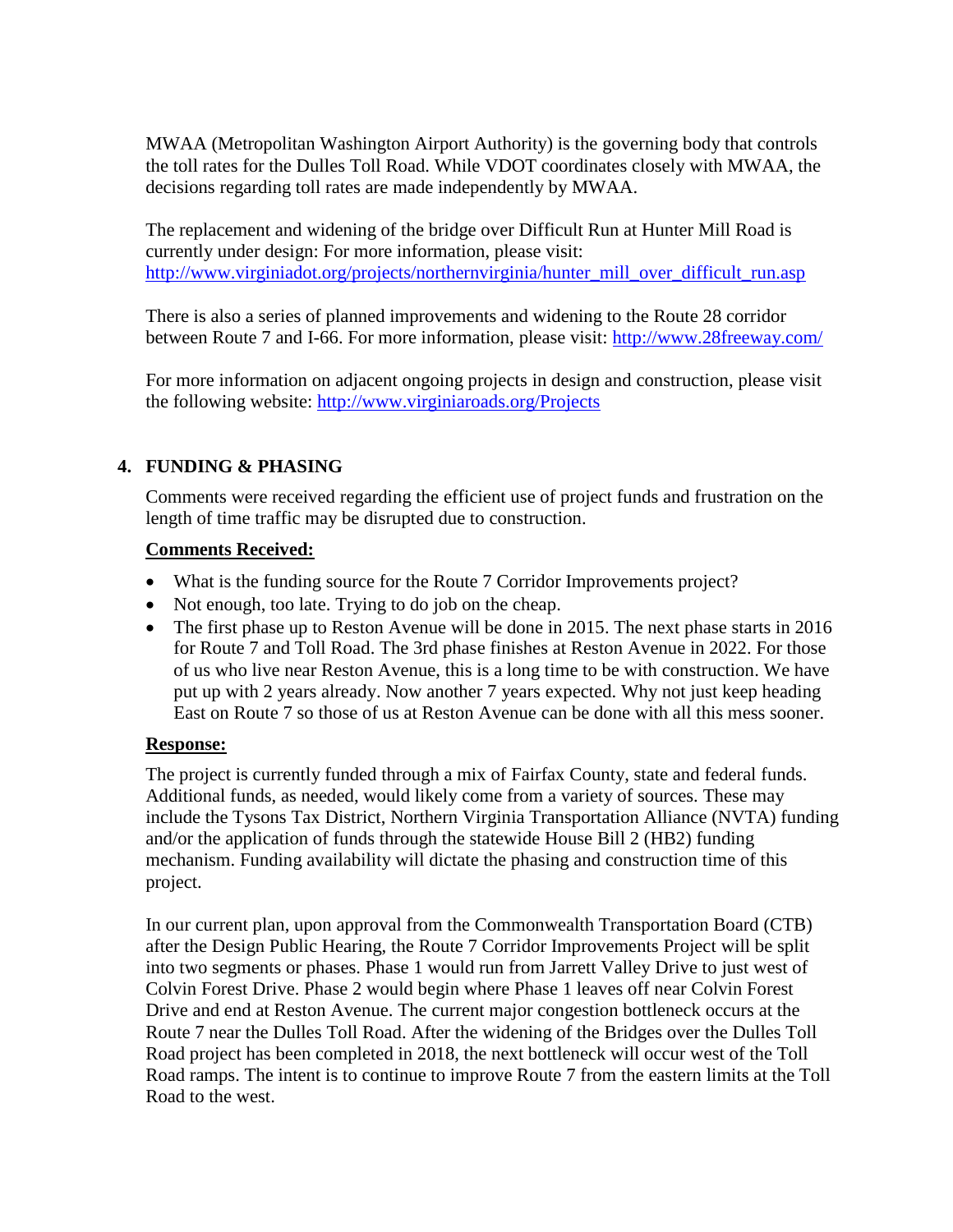### **5. SOUND BARRIER WALL**

Comments were received expressing concern that the Route 7 Corridor Improvements Project will worsen the noise due to a higher volume of traffic. The construction of sound barrier walls throughout the corridor was requested by the majority of the residential neighborhoods along Route 7 to mitigate additional noise created by the projected increase in future year traffic.

- I live along the section between Reston Avenue and Reston Parkway on the south side of Route 7. My primary concern is the noise levels that will increase as a result of the widening. While it was promised that construction of noise walls would be considered after the environmental impact assessment, I would prefer that noise walls be included in any estimate of the project cost and construction schedule. I reviewed the presentation of the "to be" traffic conditions and observed that it was an extremely optimistic view of the future. The presentation did not present facts such as the current level of traffic and the projections once the project is complete. Because of increased development west of the project reaching well into Loudoun County and even into West Virginia and the disincentive to take toll highways, I believe that the current levels of congestion will remain the same or even get worse. I believe that the 50 percent increase in capacity as a result of increasing the number of lanes in each direction from 2 to 3 will result in a 100 percent) increase (doubling) in traffic by 2021. In addition, further development of the Tyson's Corners area will only lure more traffic.
- Please consider sound barriers
- Southeast quadrant going past Baron Cameron toward Tysons. The noise and vibrations from Route 7 are awful already. We cannot use our deck. I am unable to sleep with the road noise on many nights. Please move the road towards the grave yard/cemetery.
- My neighbors and I need a robust noise abatement wall especially adjacent to the catchment basin adjoining Route 7. It is already quite noisy with only 4 lanes of traffic.
- Please consider Sound Barriers if possible. We already have noise issue right now cross from our property on the other side of road. There are lots of rooms to shift the road.
- Sound abatement wall
- Build a sound barrier
- Must provide a sound barrier to prevent a) physical protection to property, b) sound pollution, c) air quality protection. Concern is loss of property value if physical barrier not provided.
- Sound concerns need sound barrier wall to prevent physical risk to dwelling (car accidents) and air quality concerns.
- We strongly suggest to build sound walls along the new road, as most of the properties are residential buildings along Route 7
- Need sound wall!!! Too noisy with 55 mph speed limit and increased traffic volume on to Atwood Road.
- Sound wall is needed! If not compensation is needed for value depreciation (and lower quality of life).
- We need to have a sound block wall built!!! The properties in my road section are too close to the expanded Route 7. With traffic volume doubles and high speed limits, the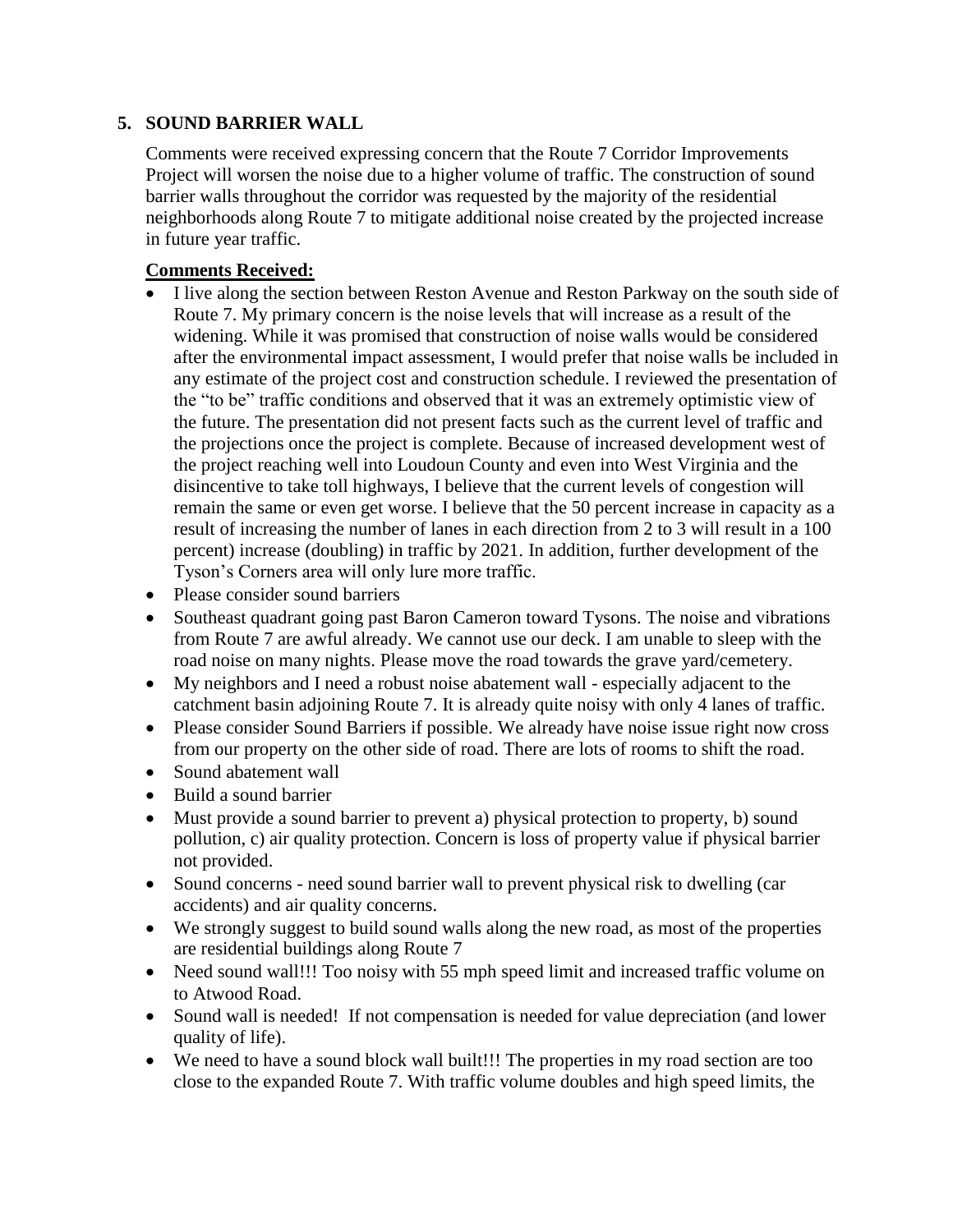traffic noise will not be tolerable! In addition, a sound block wall will prevent strangers walking along the road and invade the property.

- Please build a sound barrier wall all the way from Jarrett Valley Dr to Wolf Trap Rd. This can significantly reduce noises; bring quietness to resident's daily life.
- With the expanded lanes, request to build a sound wall to reduce noise.
- Our property is part of the McLean Hundred development and is located just north of Route 7 directly across from the McLean Bible Church. The current project plan will place all of this traffic in very close proximity to our property. For us, this will negatively impact the value of our house and property; the noise (and light at night) from not only the construction, but the constant traffic flow will be considerable.

### **Response:**

Noise walls are constructed for sound attenuation only, and will not affect air quality, protect physical structures, nor prevent access to private property. As part of the Environmental Assessment required by Federal Highway Administration (FHWA), the project team is currently evaluating potential affects that the proposed improvements would have on noise for the properties along Route 7. A Public Information Meeting is currently being planned for June 2016 where the public will be able to review and comment on the potential locations of new sound barrier walls as identified through our preliminary noise study.

Please note that eligibility for new sound barrier walls is based on federal and state criteria that determine whether a property is considered impacted by future noise levels as projected to 2040, the project design year, and whether a sound barrier wall is reasonable and feasible. We encourage you to learn more about the evaluation process by viewing the video at the following link:<http://www.virginiadot.org/projects/pr-noise-walls-about.asp>

# **6. LANDSCAPING**

Requests were received on potential landscaping impacts along Route 7 project.

# **Comments Received:**

- Can you let me know how GFCA can comment on the types of trees and shrubs you plan to use along Rt. 7 after the construction?
- Please try to stay off of my trees, spent lots of money and time on these trees and our deck.
- Reforestation of damaged trees

# **Response:**

Landscaping impacts will be minimized whenever possible. Property owners will be compensated for landscape impacts that are not avoidable. This will be negotiated with each individual property owner as part of the VDOT right of way acquisition process. The final right of way impacts will be determined by 2017. Under the current schedule, VDOT right of way agents will initiate contact beginning in the spring of 2017 for Phase 1 and spring of 2018 for Phase 2. If you would like to learn more about VDOT's right of way acquisition process, please visit the following link: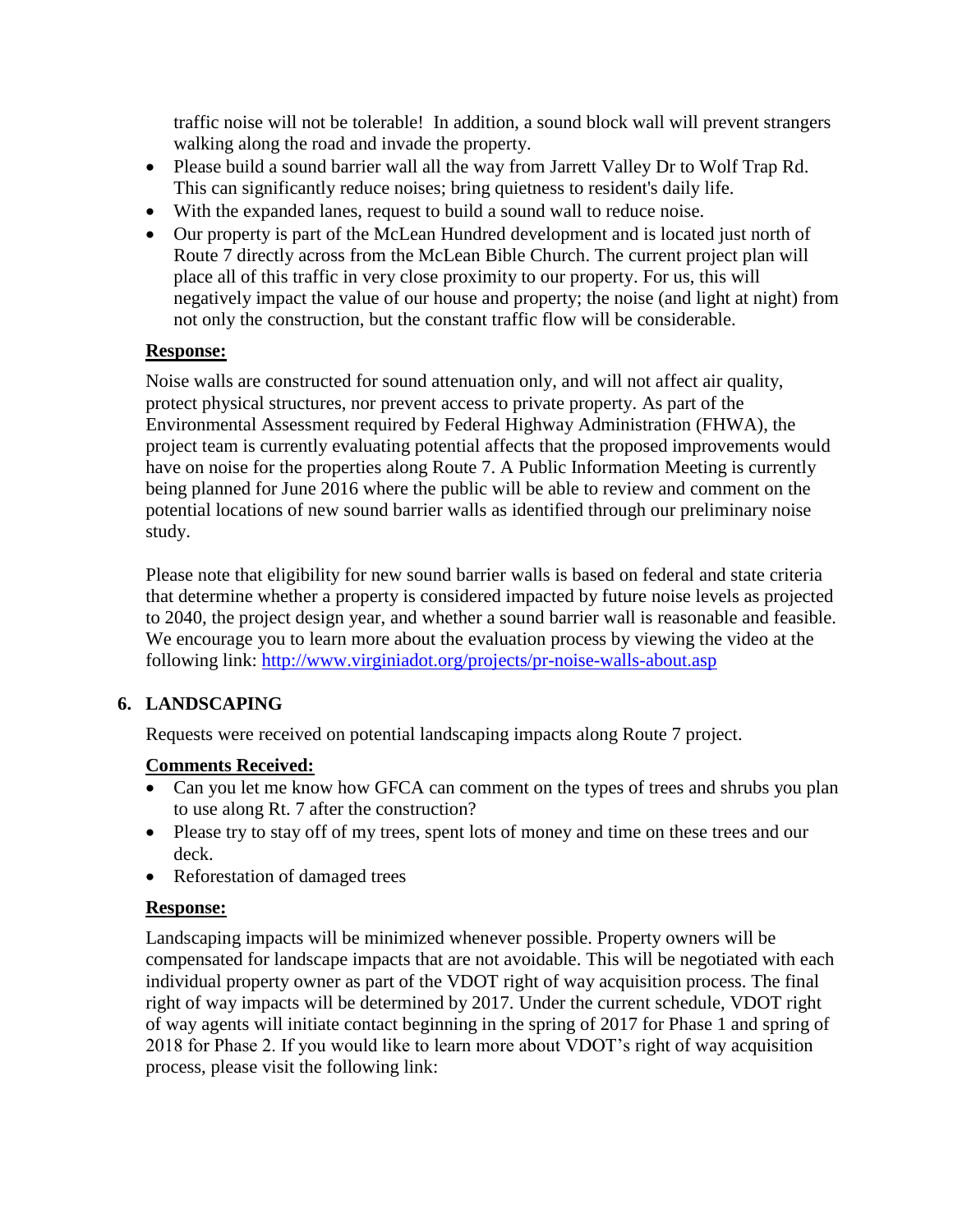[http://www.virginiadot.org/business/resources/Right\\_of\\_way/A\\_Guide\\_for\\_Property\\_Owne](http://www.virginiadot.org/business/resources/Right_of_way/A_Guide_for_Property_Owners_and_Tenants.pdf) [rs\\_and\\_Tenants.pdf.](http://www.virginiadot.org/business/resources/Right_of_way/A_Guide_for_Property_Owners_and_Tenants.pdf)

# **7. ENVIRONMENTAL/CULTURAL RESOURCES**

Comments were received expressing concern regarding potential damage to floodplain areas between Reston Avenue and Reston Parkway; protection of a memorial at Saint Athanasius Church; and potential impacts to a Native American Historic site located on private property. Also, a request was received for a second pedestrian access beneath Route 7 for the Colvin Run Mill area so visitors may more conveniently access both sides of the park. Concerns were raised regarding how effluent from an existing septic tank disposal site will affect flooding near Colvin Run area.

### **Comments Received:**

- I believe that the current construction that terminates near Reston Avenue is damaging the flood plain area between Reston Avenue and the pond on Reston Parkway between Route 7 and Round Pebble Way (please investigate).
- Saint Athanasius Church has entrance/exit from our church parking lot, which is not shown on the display. This entrance comes off Route 7. It is our only legal access. It needs to be taken into consideration. The entrance/exit goes from the northeast corner of our property. There is also a shrine on the south east corner of our property that we would request be left undisturbed.
- Many people are interested in walkway between Colvin Run Mill and opposite side of Route 7 so visitors can have access to entire property.
- Colvin Run Crossing includes a Northern Run Passage and a Southern Run Passage. I would like to see an underground passage so visitors can fully experience the historic mill.
- Concerned about how the sewage treatment dump just off Colvin Run affects the amount water planned for the flood stage of Colvin Run.
- What is the impact of plan to move stream Colvin Run/Difficult Run and discharge from water treatment plan?

### **Response:**

The Route 7 project team is currently coordinating with the Fairfax County Park Authority (FCPA), Corps of Engineers (COE), Virginia Department of Environmental Quality (DEQ), and the Environmental Protection Agency (EPA) on the proposed relocation of Colvin Run. The project's general approach to wetland and stream impacts is to minimize and avoid impacts as much as it is feasible. Historic property impacts will be studied as part of the Environmental Assessment required by Federal Highway Administration (FHWA). The public will be invited to review and comment on the findings from this study a minimum of 30 days before the Public Hearing Meeting in late 2016.

VDOT and FCPA are actively working towards a design for a pedestrian underpass to connect the north and south portions of the historic Colvin Run Mill property. However, this design is contingent on approval from environmental regulators due to the wetland and historic resource impacts.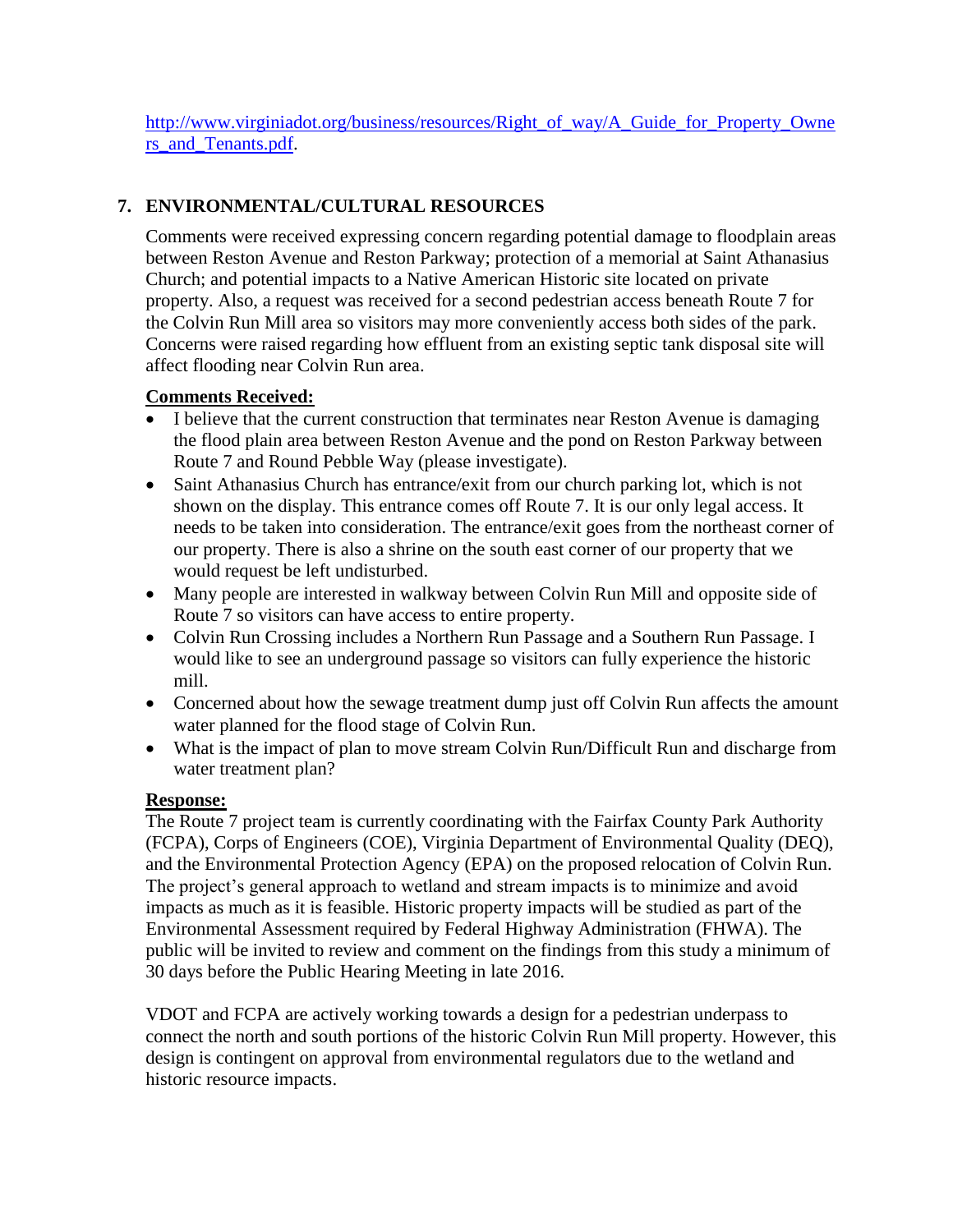As per environmental regulations, this project will not be modifying the existing floodplains of Colvin Run and Difficult Run. The sewage receiving site will be unchanged as the existing condition will be maintained. Fairfax County has an ongoing study for the relocation of this septic facility. We will continue to coordinate with Fairfax County as their study progresses.

# **8. STORMWATER MANAGEMENT**

Comments were received regarding the locations of the proposed stormwater management ponds and potential flooding.

# **Comments Received:**

- Can you please have the storm water management/drainage engineers look at relocating pond number 1 to the east of its current planned location so that it will be further away from the houses on McCue Court in the Hawthorne subdivision off of Bowen Avenue & Utterback Store Road. There appears to be plenty of HOA land available to accommodate such relocation.
- Due to storm water pond being constructed next to our house, will flooding be a concern?
- I still have concerns about water runoff and the Singh development impact.

### **Response:**

Each Stormwater Management facility situation is unique. Locations are selected at existing outfalls and low points in topography. All SWM facilities are designed and located to minimize impacts to existing wetlands, streams, and private properties, while meeting Federal and State environmental regulations as well as being conscientious to cost of construction and maintenance. For more information on VDOT's general approach to SWM design please view the following video:

[http://virginiadot.org/programs/stormwater\\_management.asp](http://virginiadot.org/programs/stormwater_management.asp)

A Public Information Meeting is planned for June 2016 where the public will be able to review and discuss the current stormwater management design.

# **9. TRAFFIC ENGINEERING**

Comments were received regarding lowering the speed limit along the Route 7 corridor and adding signals at currently unsignalized intersections.

- At Forestville Drive, move the road towards the Fire Station. Lower the elevation of road and build retaining walls. Reduce speed to 40 miles per hour.
- We suggest reducing the speed limits to 40 miles per hour. Build a traffic light at Atwood Road intersection so that pedestrians can cross the street to take bus.
- A current speed limit 55 miles per hour is too high for a suburban road, too dangerous for pedestrian and too noisy, especially with heavy trucks.
- Reduce speed limit! 55 miles per hour is ridiculous very dangerous for people.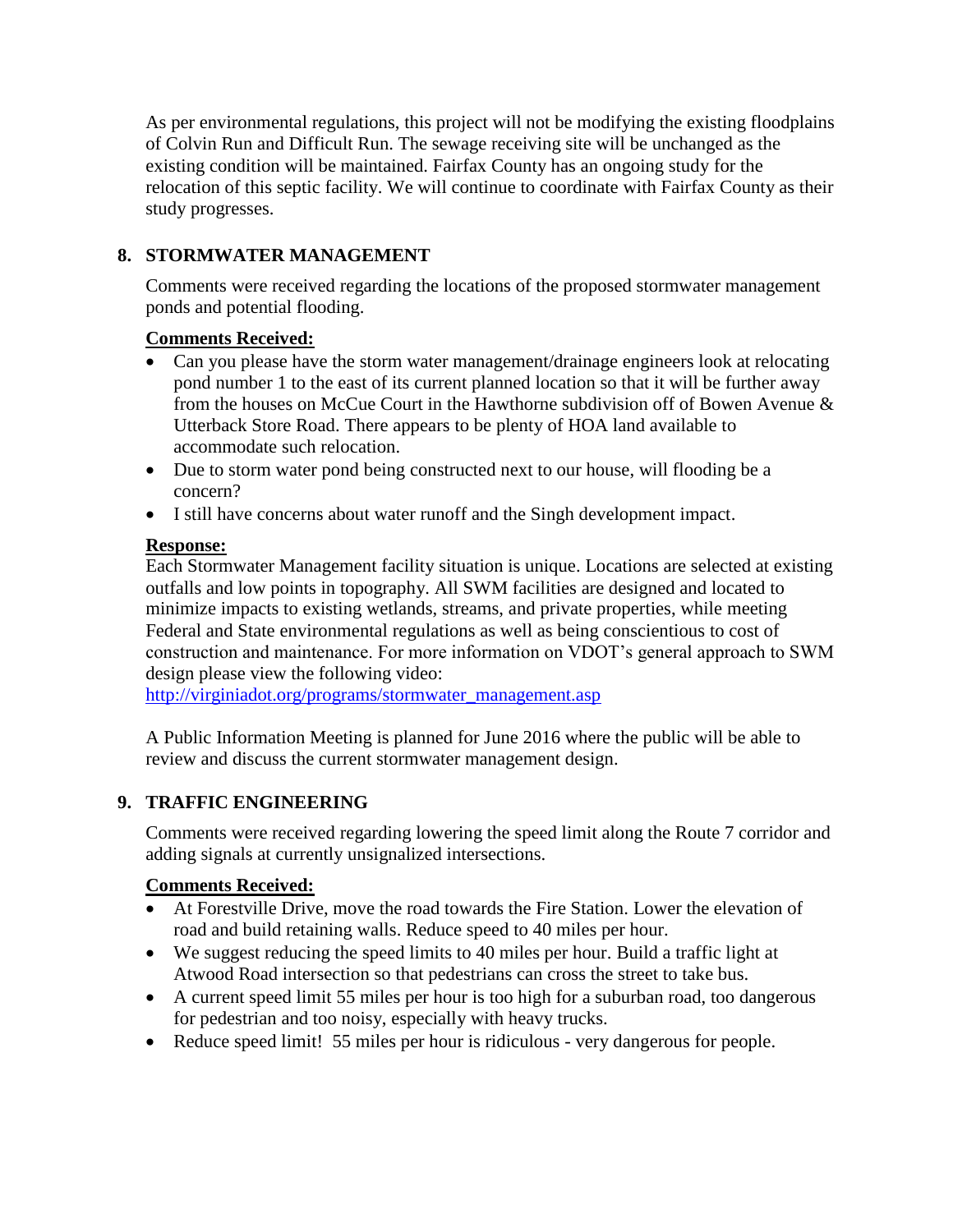### **Response:**

Route 7 is classified as a regional principal arterial roadway based on Federal Functional Classification criteria. The posted speed limit of 55 mph is consistent with other similarly classified roadways in Northern Virginia such as Route 28, north of Route 66, and Route 50, west of Chantilly. The length of the posted speed limit transition from 55 mph to 45 mph from the intersections of Wolftrap Run Road to Jarret Valley Drive is also within the typical range for corridors of similar characteristics.

The Route 7 Corridor Safety Study completed in 2013 showed that drivers' operating speeds during free–flow conditions often exceeded the posted speed limits. Many people assume that reducing the posted speed limit will cause speeding motorists to slow down, but studies have shown that motorists tend to drive at the speed they perceive appropriate for the conditions of the roadway. When determining speed limits, engineers attempt to set a realistic limit that the majority of drivers will obey and that can be reasonably enforced. One of the recommendations from the safety report is for local police to increase regular speed enforcement on the study corridor and whenever possible to implement education-related activities. For more information, Please visit the following link:<http://www.virginiadot.org/info/faq-speedlimits.asp>

In order to add a signal anywhere in the corridor, an intersection must be studied to determine if it meets the warrants for a signal as outlined in FHWA's Manual on Uniform Traffic Control Devices (MUTCD - [http://mutcd.fhwa.dot.gov/htm/2009/part4/part4c.htm\)](http://mutcd.fhwa.dot.gov/htm/2009/part4/part4c.htm). The design team has evaluated all of Route 7's intersections within the project corridor and determined that none of the current unsignalized intersections meet the warrants for a traffic signal. All existing signalized intersections will remain signalized.

# **10. ACCESS MANAGEMENT**

Comments were received regarding providing access to and from Route 7, elimination of median openings, and new intersection designs.

- Get this project moving and widen the road. The real issue is the traffic lights need to be removed and intersections added to key spots.
- The new changes will inhibit business for my company. Taking away an entrance/ exit for my business makes it harder for customers to exit or enter my business. It has taken away any extra space that is needed for my business. Please re-consider design at this intersection (Baron Cameron)
- Elimination of the median opening that allows westbound customers to enter Wolf Trap Nursery will make it difficult for them to enter the nursery. Similarly many of our deliveries arrive by tractor trailer, and for them to maneuver a U-turn further down the road could not only be difficult, but dangerous. Customers leaving Wolftrap and wanting to go west will have to travel 1 mile out of their way (1/2 mile in each direction) to go up to Towlston, make a U-turn, and come back. Making it difficult for customers to enter and exit Wolf Trap Nursery will likely result in a significant loss of business, negatively impacting the livelihood of all of Wolftrap employees.
- Saint Athanasius Church has entrance/exit from our church parking lot, which is not shown on the display. This entrance comes off Route 7. It is our only legal access. It needs to be taken into consideration. The entrance/exit goes from the northeast corner of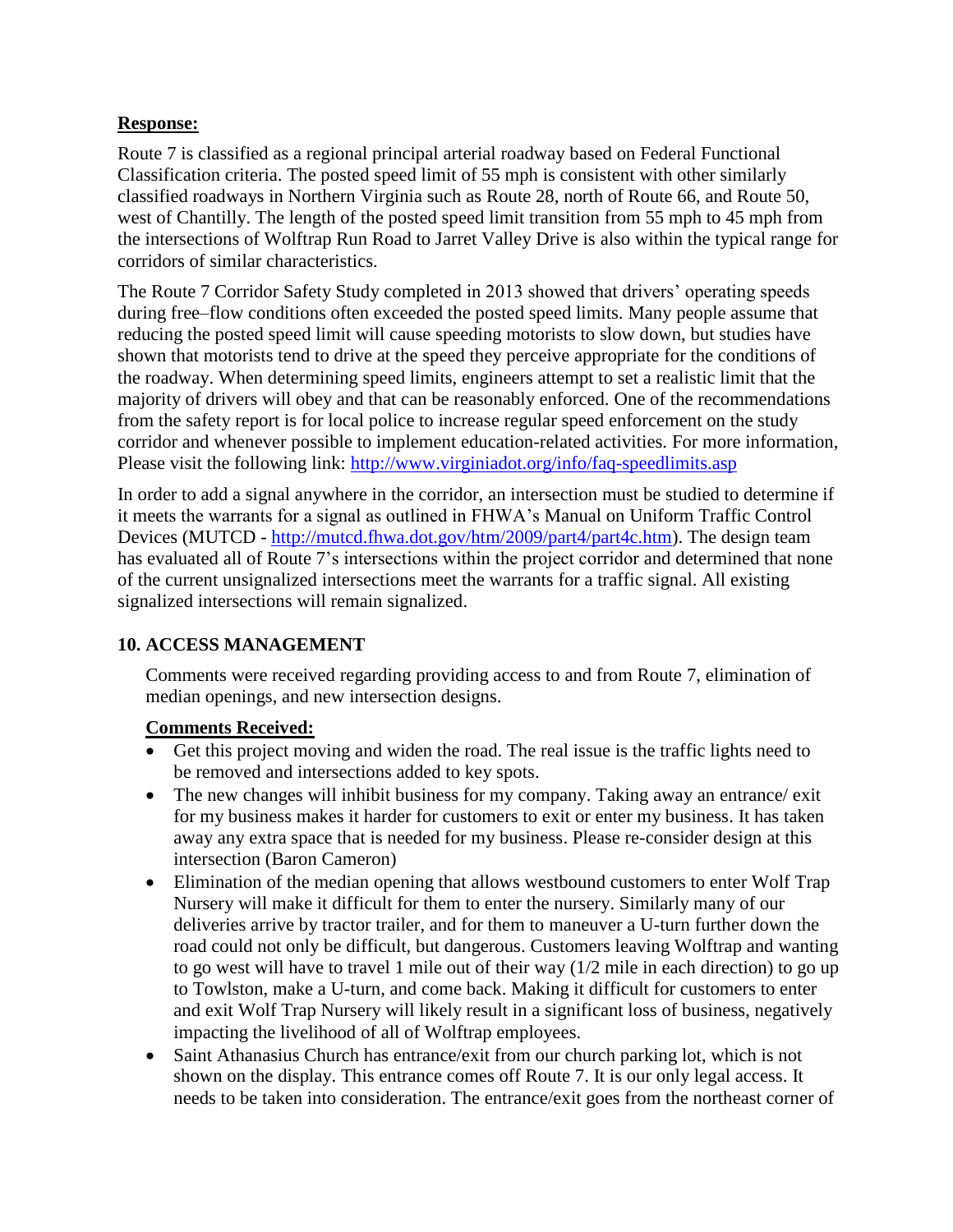our property. There is also a shrine on the south east corner of our property that we would request be left undisturbed.

#### **Response:**

Access Management is a strategy used to enable access to land uses while maintaining roadway safety and mobility by controlling access location, design, spacing and traffic operations. Through its application, we increase the corridor's safety by reducing the number and severity of crashes, while at the same time providing efficient service to through-traffic movements. The Route 7 Corridor Improvements Project is employing Federal Highway Administration (FHWA) recommended innovative access management strategies such as Median U-turns, otherwise known as a "Michigan-Left," at unsignalized intersections and closing off median crossovers to relieve congestion. For more information please visit: [http://www.michigan.gov/mdot/0,4616,7-151-9615\\_44557-161777--,00.html](http://www.michigan.gov/mdot/0,4616,7-151-9615_44557-161777--,00.html)

In addition to reviewing the above mentioned comments, we are meeting with homeowners, churches and business owners to better understand their issues and find a way to accommodate their requests while maintaining the project's overall goals.

### **11. SPECIFIC COMMUNITY OR PROPERTY REQUESTS**

The following community or property specific comments were received regarding the proposed Route 7 Corridor Improvements Project.

### **BISHOPSGATE WAY**

o As the president of Piney Run Meadow neighborhood, in addition to comments we have provided earlier, we are concerned about access at Bishopsgate Way and Route 7.

According to the proposed plan:

- Neighborhood traffic on the north side of Route 7 between Baron Cameron and Bishopsgate Way to travel eastbound: U turn at Bishopsgate Way or Utterback Store Road Signal
- Other traffic coming from the east to enter neighborhoods or properties on the south side of Route 7 between Baron Cameron and Bishopsgate way: U turn at Bishopsgate way or Utterback store road signal.
- Next to Markell Court on the east side (10819 Leesburg Pike), a developer has a proposal pending for a Special Exception to R1 Zoning to develop this property into a 134-bed assisted living complex. Our understanding is that VDOT has turned down their request for direct access for westbound traffic. This will require westbound traffic U turn at Bishopsgate Way or the Utterback Store Road signal.

Bishopsgate Way provides three neighborhoods (Ascot, Brandermill, and Piney Run) with access to Route 7. These neighborhoods contain a total of over 120 homes. Bishopsgate Way is the ONLY road through which cars can enter and exit these neighborhoods.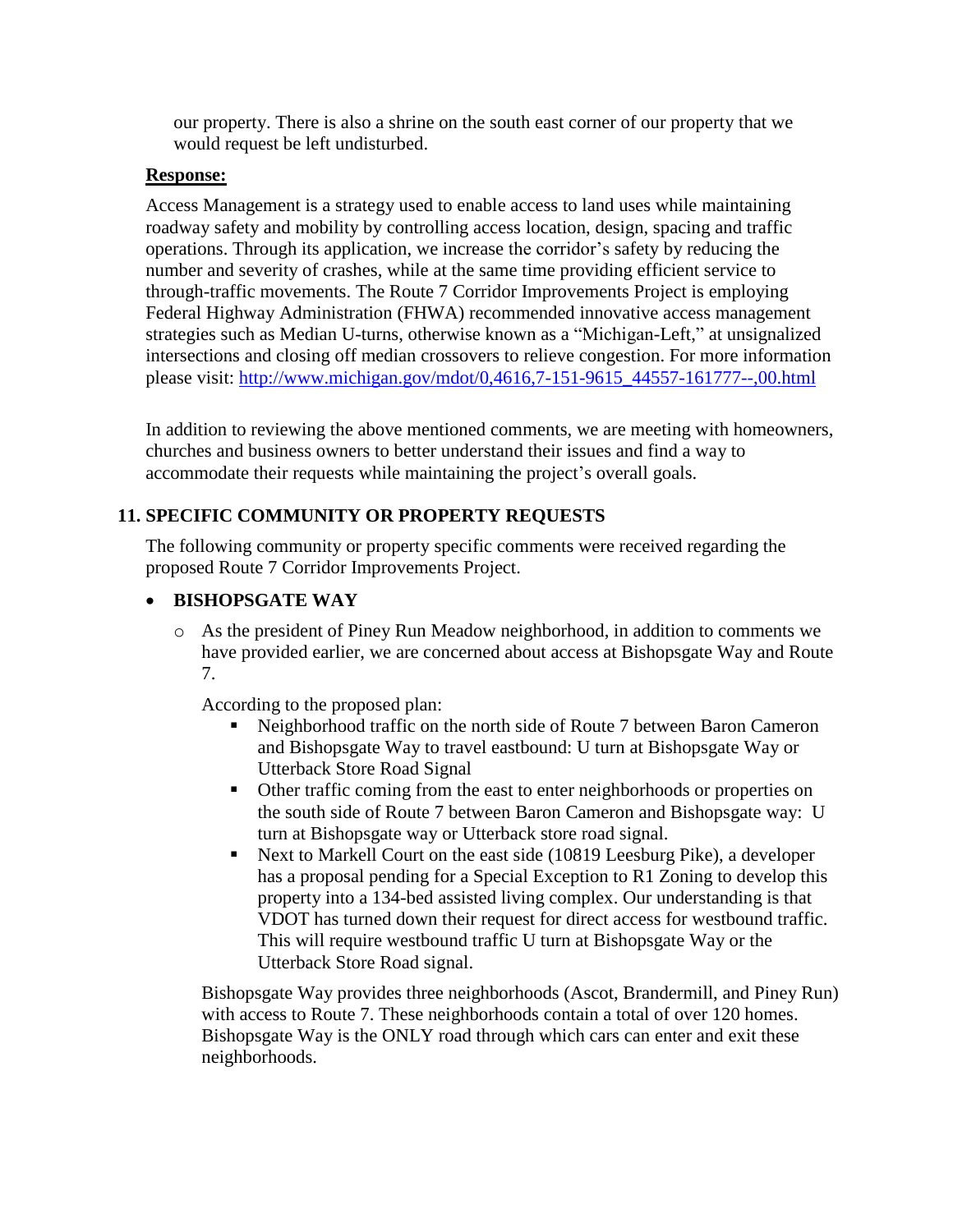With significant traffic coming to Bishopsgate Way, we deliver even with the break in traffic from the signal at Utterback Store Road we will have an extremely difficult time not only right turning onto Route 7 once all U turns are complete, but we then have to cross three lanes of traffic in a short span to make a U turn at Amanda Court to travel westbound.

Therefore, we petition VDOT to ease this situation by having all traffic U turn at the Utterback Store Road signal and not allowing a U turn at Bishopsgate Way.

#### **Response**:

VDOT reviewed the possible elimination of the U-turn at Bishopsgate Way and found that there are no safety issues with allowing this movement. Based on comments received from the neighborhoods from Riva Ridge Dr, Amanda Dr and Great Passage Blvd, prohibiting Uturns at Bishopsgate Way would add an undesirable amount of additional travel time and distance to reach eastbound Route 7. They oppose the U-turn prohibition.

Westbound vehicles will have an option of making a U-turn at Bishopsgate Way or at the signalized intersection at Utterback Store Road to access eastbound Route 7. Once the project has been completed, there will be frequent gaps available at both intersections to allow sufficient time for U-turns.

### **BARON CAMERON ROAD**

- o Very concerned about Baron Cameron and Route 7 intersections. How will the flyover affect value of homes at that intersection? Please explain access to Sunoco station and car wash from local neighborhood. Please reconsider stop light for eastbound lanes.
- $\circ$  I would like to express my concern regarding the current proposal for the Route 7 Corridor Improvements Project as it relates to the intersection of Route 7 and Baron Cameron Ave. We currently have a car wash (Three Cees) operating at that intersection just south of Route 7. Should development proceed as proposed the impact will be hugely detrimental to our business, therefore we would like to engage VDOT in further discussions in order to find a practical solution. Currently there is an access road that runs parallel with Route 7 that is connected to Crippen Vale Court. Customers currently use this road to enter into and exit from the car wash. The proposal suggests closing off access to Crippen Vale Court and converting the access road into an exit lane for Route 7 traffic onto Baron Cameron Ave. Should this occur, then entry and exit from the car wash will be severely hampered. Customers will be forced to enter solely from Baron Cameron Avenue and exit through the Sunoco gas station back onto Baron Cameron Ave. Furthermore, the access road is also used for overflow during peak business hours but again should this area become unavailable to us we will be severely limited in our ability to service our customers. Another concern we have is the difficulty for northbound customers on Baron Cameron Ave. to enter into our business. The current solution is for customers to make a left turn on Hunter Gate Way and then onto Crippen Vale Court but if that road were to become inaccessible, customers will be forced to drive past Route 7, make a U-Turn where available, and then travel back south to the entrance. This will of course be a huge inconvenience for our customers and will therefore materially diminish their ability to access our car wash.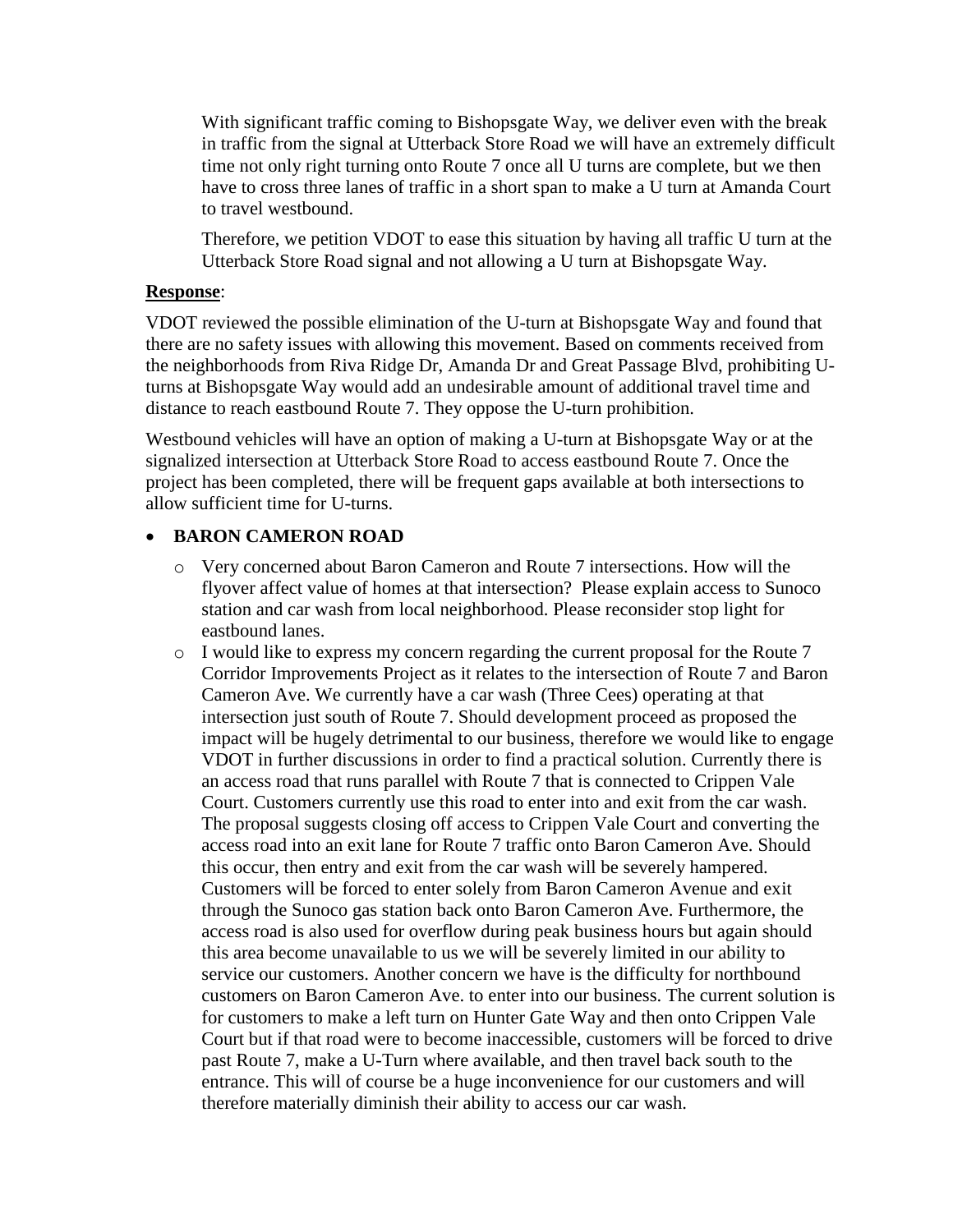o We currently run a Farm Market on Baron Cameron Ave. near the intersection with Route 7 and have a few concerns with the upcoming Route 7 improvements project. At the meeting we were shown proposals of the development and it looks like it will make it difficult for our customers to access the entrance to the Reston Farm Market. Of particular interest is the closing of Crippen Vale Court and how it will affect traffic flow into and out of our business. We would very much like to participate in more discussions regarding VDOT's plans for this intersection.

#### **Response:**

There is ongoing coordination between the Route 7 project team with the businesses surrounding Baron Cameron and the Great Falls Crossing HOA to explore alternatives for access at this partial interchange. Please contact the Great Falls Crossing HOA for the next community meeting if you would like to participate in the discussions.

### **DELTA GLEN/COLVIN RUN (WEST)**

- o This intersection needs to be returned to a full service intersection where people coming from Great Falls can cross Hwy 7 onto Delta Glen. At present you have to turn right on Hwy 7 and turn around and then turn right onto Delta Glen but the turnaround is scheduled to be eliminated! You need to be able to cross Hwy 7 from Colvin Run to Delta Glen road.
- o Very concerned about traffic flow, directional capabilities. We need this intersection to be changed so traffic can cross Route 7 from Colvin Run Road and make left turn (As it always was before this intersection was "improved" and the lights were added). We live on a street that runs off of Colvin Forest Drive. We do not want to have to go all the way to Baron Cameron to turn around to come back to our neighborhood & our home when returning from business in Great Falls Village Center. Also very concerned about Fire Trucks and other emergency vehicle access to our homes.
- o What about fire trucks coming from Great Falls?

1. Priority is ability to cross Rt. 7 into the neighborhood when traveling south on Colvin Run Road. Lots of traffic from Great Falls. Makes sense to allow traffic to go straight through the intersection on to Delta Glen or turn left. Now that median cut through is going away.

2. Need to re-calibrate left turn light for westbound traffic, to allow easier/more frequent turns onto Delta Glen or U-turns. Particularly at night. If eastbound traffic is turning, why cannot west bound go at the same time?

### **Response**:

After receiving the community's comments/requests, the Route 7 project team studied the traffic data and determined restoring full movements to Delta Glen/Colvin Run Road would be acceptable and not unduly delay traffic movements on Route 7. The design has been updated to show this new condition and will be available for viewing at the upcoming Public Information Meeting in June.

As related to signal timings throughout the corridor, all timings will be calibrated to accommodate opening year traffic conditions upon completion of construction. During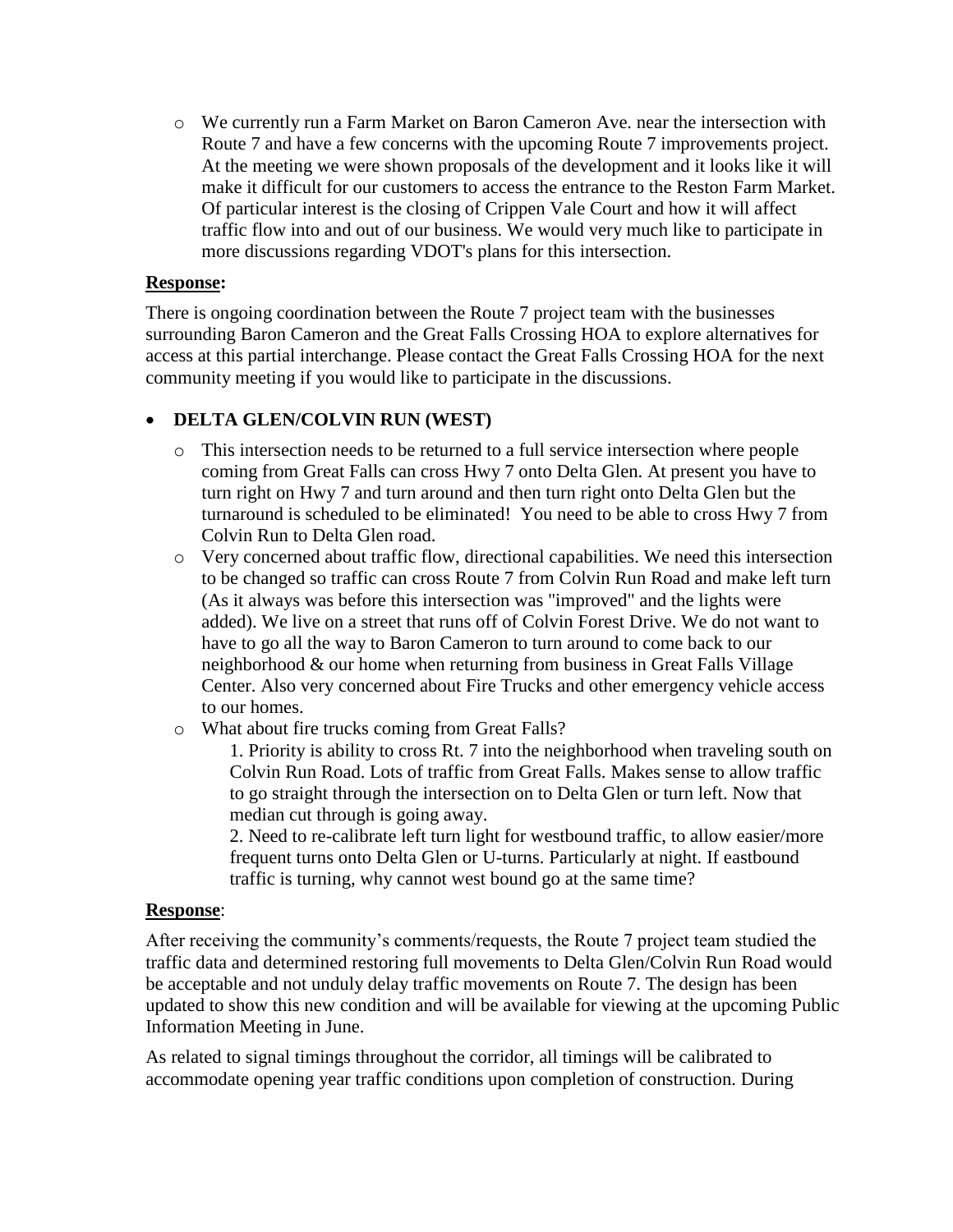construction, some signal timings may be modified to address temporary lane and/or intersection modifications.

### **COLVIN RUN MILL PARK**

- o Many interested in walkway between Colvin Run Mill & opposite side of Rt. 7 so visitors can have access to entire property.
- o Colvin Run Crossing includes a Northern Run Passage and a Southern Run Passage. I would like to see an underground passage so visitors can fully experience the historic mill.
- o Concerned about how the sewage treatment dump just off Colvin Run affects the amount water planned for the flood stage of Colvin Run.

### **Response**:

VDOT and Fairfax County Park Authority are actively working towards our design for the pedestrian underpass to connect the north and south portions of the historic Colvin Run Mill property. We have presented a feasible tunnel design in terms of roadway geometry and hydraulics to a representative from FCPA during our last Working Group session. However, this design is contingent on approval from environmental regulators such as the Army Corps of Engineers and the Department of Environmental Quality due to the wetland and historic resource impacts. We're in the process of coordinating with the regulators and working on resolving their concerns.

### **COLVIN RUN ROAD (EAST)**

o Consider relocating bus stop @ Colvin Run Rd (west) near property 315 [Colvin Run Rd]. Currently there is no safe waiting area adjacent Route 7 & grass area often over grown.

#### **Response**:

The Route 7 project team is actively working with Fairfax County Transit Services to relocate bus stops, when needed, to better serve ridership and promote pedestrian crossings at signalized intersections.

### **ATWOOD ROAD**

- o Please remove right turn lane on eastbound onto Atwood Road as its utility too low (only 1 car per hour). Consider forbidding right turn.
- o We suggest reducing the speed limits to 40 miles per hour. Build a traffic light at Atwood Road intersection so that pedestrians can cross the street to take bus.

### Response:

This project does not plan to remove any existing right turn lanes. Right turn lanes allow slower moving turning vehicles to move out of the higher speed through lanes which improves safety and reduces collisions. Please see the response to item 9 above about the posted speed limit.

In order to add a signal anywhere in the corridor, an intersection must be studied to determine if it meets the warrants for a signal as outlined in FHWA's Manual on Uniform Traffic Control Devices (MUTCD). The design team has evaluated all of Route 7's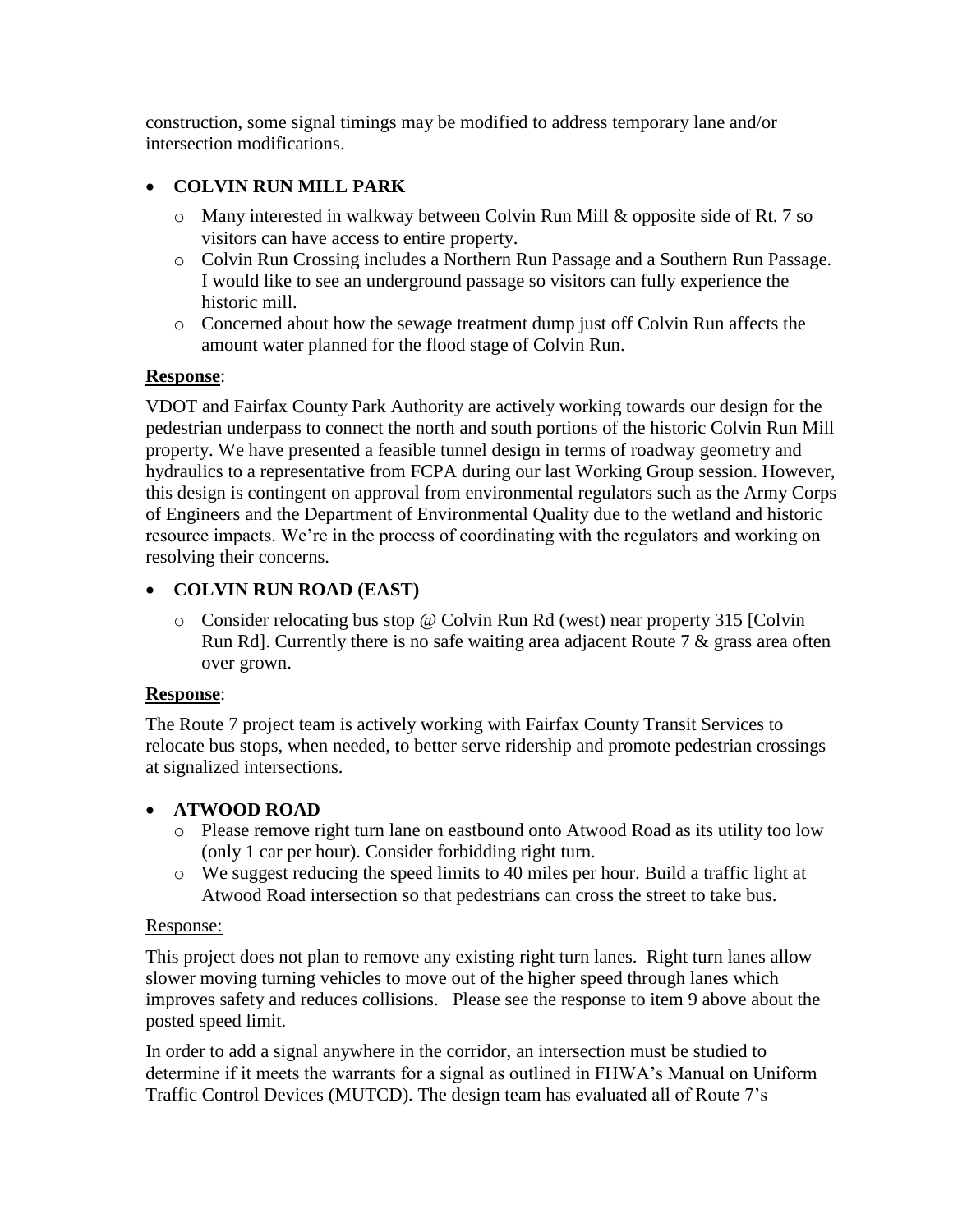intersections within the project corridor and determined that none of the current unsignalized intersections meet the warrants for a traffic signal. All existing signalized intersections will remain signalized.

## **WOLF DEN/COVENTRY SPRINGS**

- o We are expected to enter Route 7 leading to Tysons with no light or over a merging lane - a recipe for an accident
- o Coming from Tysons: we have to cross 3 lanes when turning left on to the estate.
- o We need a traffic light or some other device to enter or exit the estate
- o We need a traffic light at the intersection otherwise we cannot get across to our lane safely to return home or to travel towards Tyson's corner. It is far too dangerous!
- o Proposed eastbound Route 7 access via left turn onto service road and their right turn on to Rt. 7 from Lucky Estates Rd seems reasonable and safe. However, the plan for westbound route access seems neither reasonable nor safe. Access via Bi-directional service road in front of McLean Bible Church to get to New Lewinsville traffic signal to make the left turn is much better.
- o Three options were discussed:
	- Currently Proposed by Coventry Springs HOA Extending service roads at Lucky Estates along Route 7 to Trap Road.
	- New Option Punching through cul-de-sac at Lucky Estates at Western vacant lot directly west to Trap Road.
	- New Option Converting path from Riesel Ln and Hidden Hill to Trap Road into a narrow cross road
- o Have you considered left turns out of Wolf Trap? The interchange at Springvale Road looks like it will solve a bottleneck of eastbound traffic versus Reston/Dulles traffic. Does not serve about left turns at Colvin Run en Route Tysons. It does not seem to have changed anything.
- o The answer to the problem of the wolf trap Run Road- Rt7 intersection is simple Give us a traffic light! Forget this expensive and dangerous experiment with displaced left turns. Save yourselves millions of dollars and lot of useless construction. The present plan will make getting in and out of our neighborhood not only more inconvenient but much more dangerous. How on earth can all these added U-turn be safer than a traffic light? Nobody was able to answer that question at the meeting
- o Recommend that a traffic light be put at the intersection of Wolf Trap Run Road and Route 7. This would reduce construction costs and hazards inherent in the current proposal.

### **Response**:

There is ongoing coordination between the Route 7 project team, the communities currently accessing Route 7 via Wolf Trap Run Rd, and the McLean Bible Church to address the concerns raised by these neighborhoods. A new option agreed upon by community representatives and elected officials will be available for viewing at the upcoming Public Information Meeting in June.